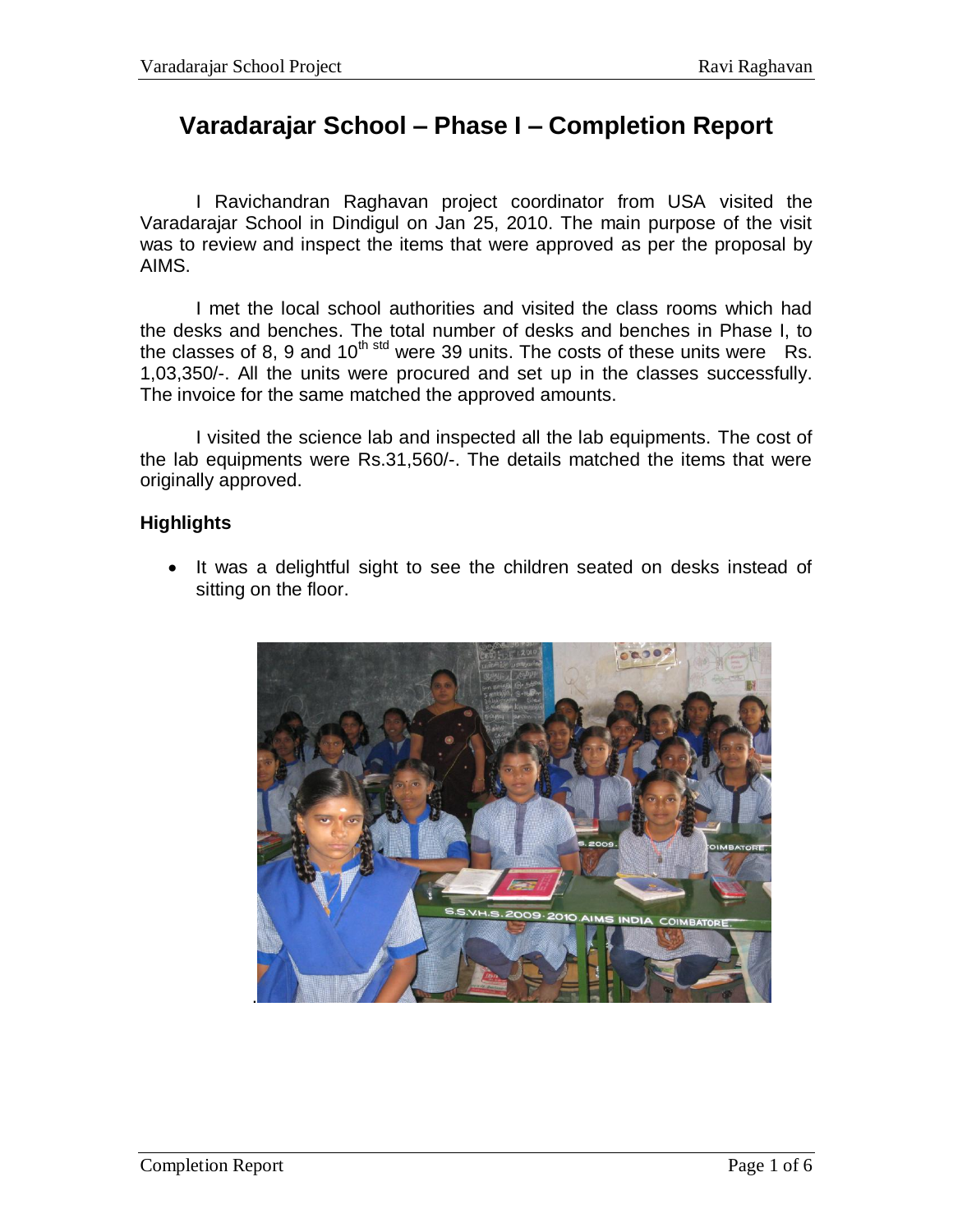

 The school children, management board and the headmistress of the school sincerely thanked AIMS organization and all the fund raisers for providing the desks, benches and lab equipments.

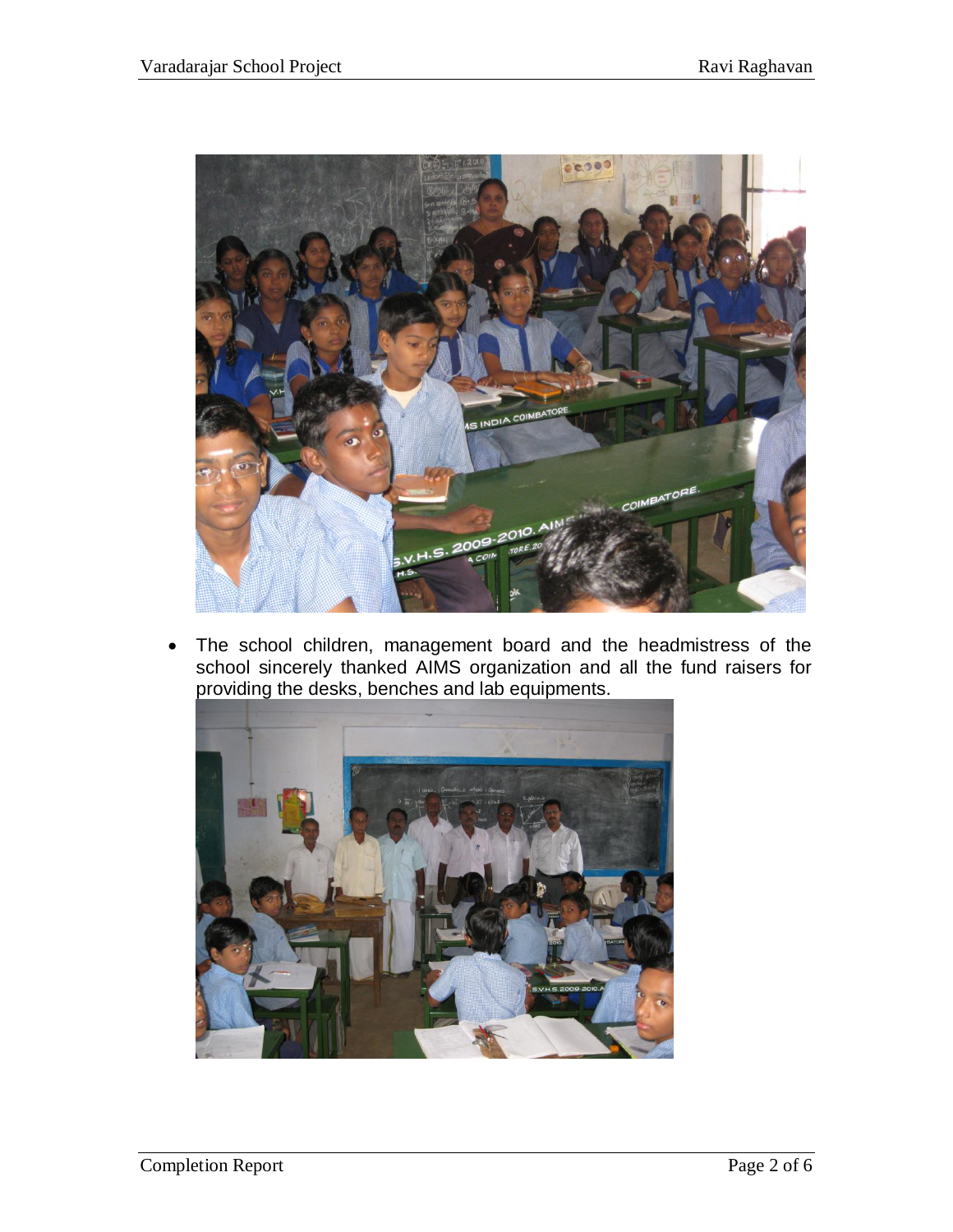

• I explained in detail the hardships every fund raiser goes through during their preparation for the marathon and the great support we get from friends and families to support such noble cause. They appreciated all these details as they did not realize the work that goes behind raising this money.

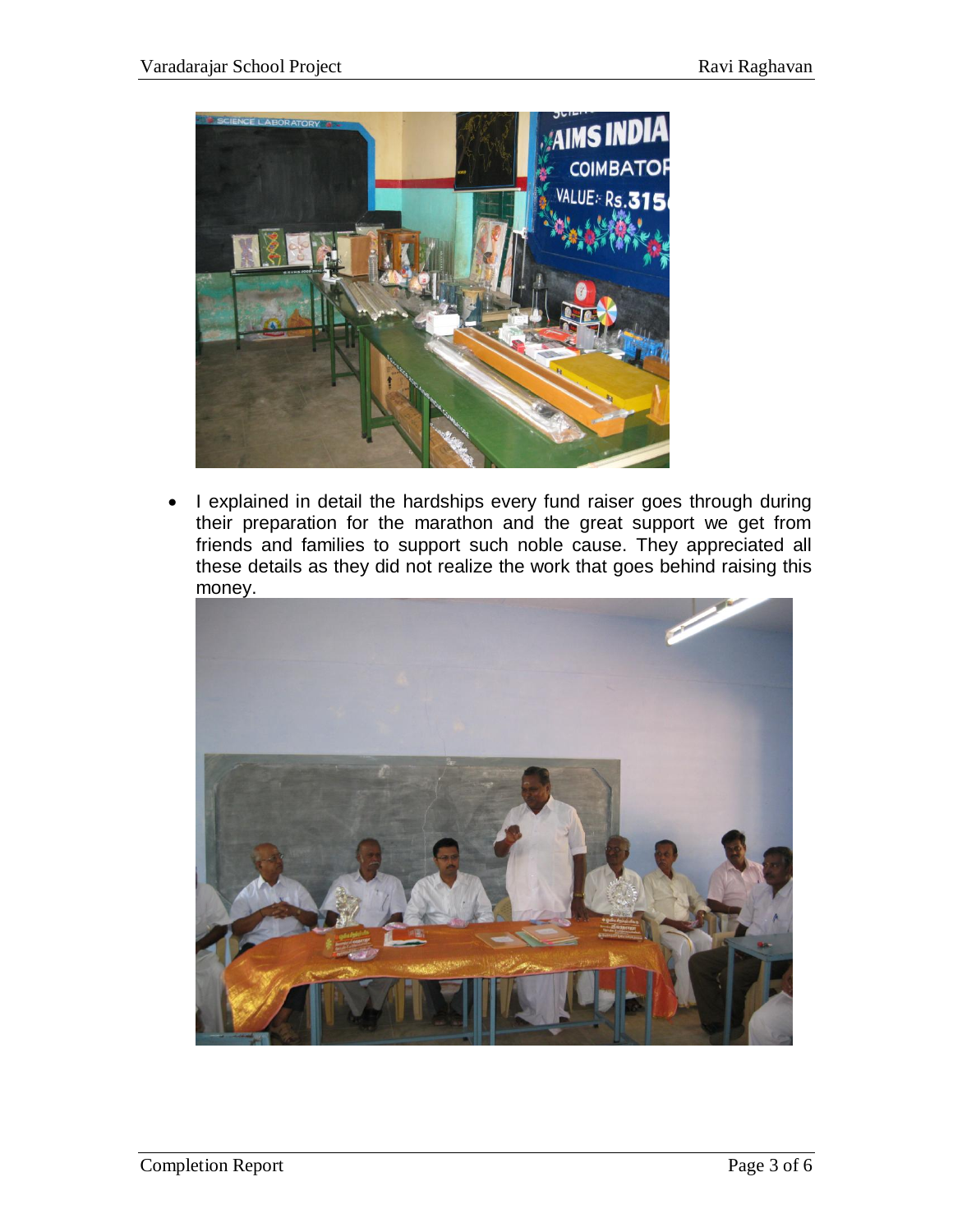I could see the students of  $6<sup>th</sup>$ ,  $7<sup>th</sup>$  and  $8<sup>th</sup>$  students still sitting on floor and all the local board requested me to do the needful for the same.



- The school has good ground but does not have adequate sports equipment. Since Games and Sports form an integral part of education the local board requested me to do the needful for this as well.
- I could see other initiatives the school board has taken to keep the school running in spite of the limited funding available.
	- o From local donors they have collected Rs. 3 lacs and used it in Namaku Namae Thittam and constructed a building worth around Rs 6 lacs for their nursery school.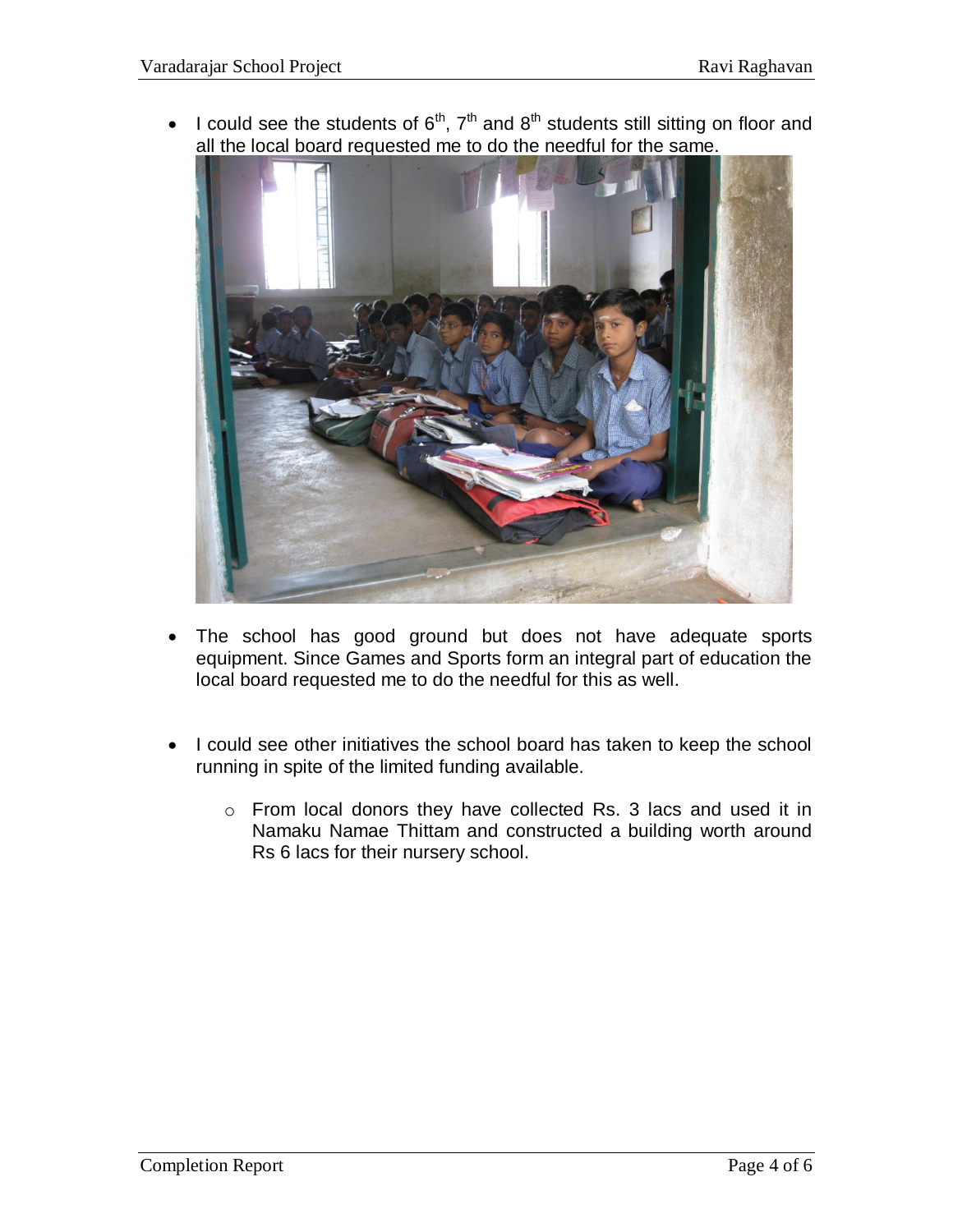

 $\circ$  Since they do not have funding for 9<sup>th</sup> and 10<sup>th</sup> standard teachers, the board collects the money from local donors and pays the salary for these teachers every month. All the money they raise locally get spent on this and hence they require funds for other items such as desks, benches, Lab and Sports equipment.